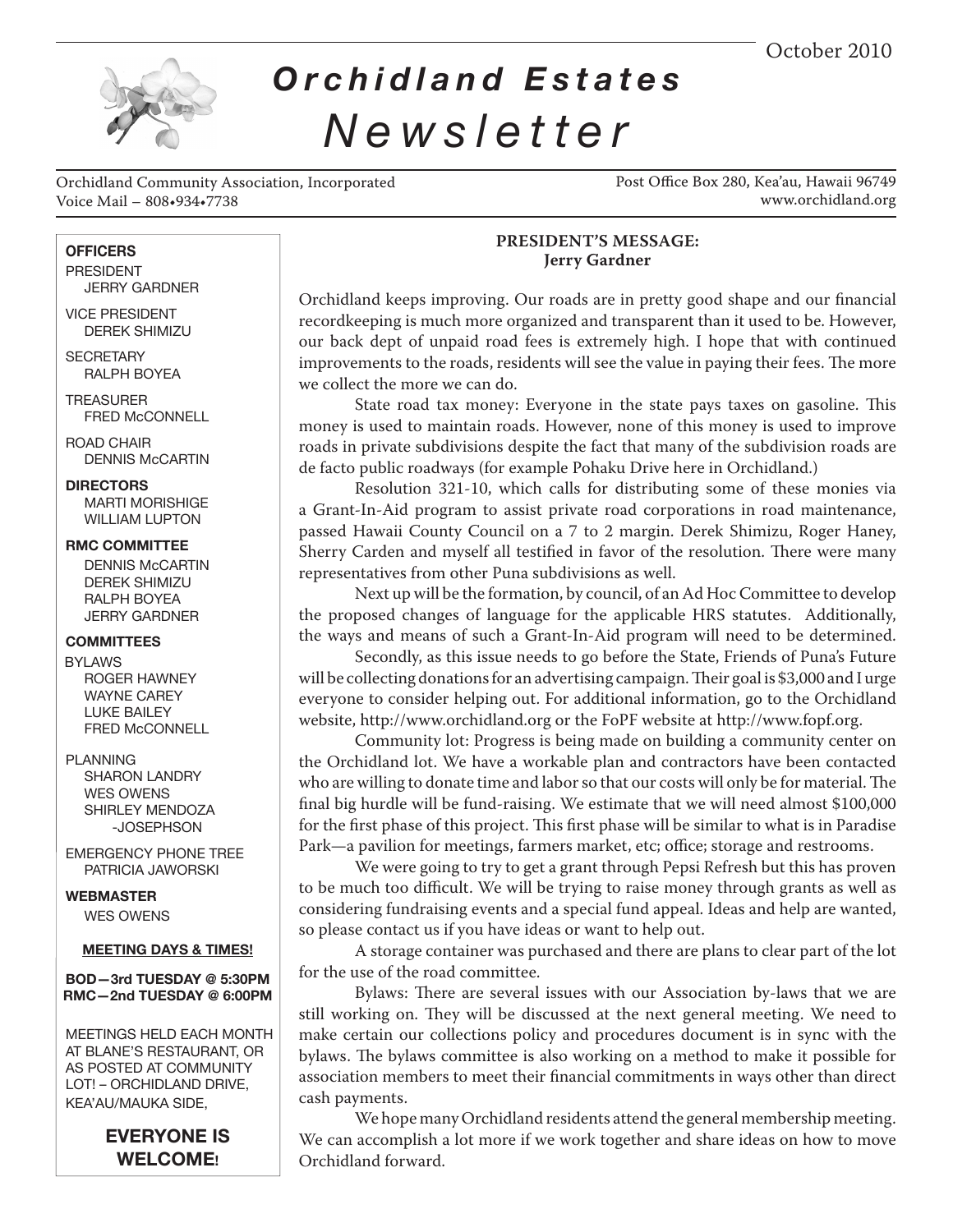# **VICE PRESIDENT'S REPORT** *~ Road Charmain's Report Continued ~* **Derek Shimizu**

I would like to thank all the volunteers who sacrifice their own time, equipment and money to maintain our roads all over our community. Working with neighbors to make our community a better place is a rewarding experience and if any of you are thinking of helping, it is my hope that you make it known.

As a sitting board member, I get to see the big picture when it comes to roads. I pretty much use the same roads coming in and out of my lot but sometimes I fail to see how big Orchidland really is. Being on the board opened my eyes to the issues that a subdivision faces with the challenge of keeping our fees as low as possible. We hear the frustration of residents from all over the community so to balance these issues while trying to address each and everyone's concerns is a challenge, especially for an all volunteer board.

The Association holds regular road meetings at Blane's every 2nd Tuesday at 5:30. Board meeting are every 3rd Tuesday, same time. Get involved, get informed, be a part of the process that will make Orchidland a better place. ~ Aloha

# **ROAD CHAIRMAN'S REPORT by Dennis McCartin**

In the past six months, the road repairs and paving were completed at the 39th and Pohaku Drive washout, and at 37th and Pohaku. These two intersections are a lot safer with better drainage now thanks to our contracted road crew, Big Isle Road Works, operated by the Dalton family. We hope to see more work done soon at the washout area on 35th between Laniuma and Pohaku Place. This will include paving the "T" intersection at 35th and Pohaku Place.

The side roads have gotten more attention through use of the "sled" developed by the road crew (now in its 3rd upgrade). The sled is pulling more material from the sides of the road and crowning the road at the same time. We are also putting more gravel down. We should have had nearly all the side roads sledded by the time this newsletter is delivered. During the next sledding and gravel spreading, we plan on adding a binding agent such as coral carbonate with either fly ash or cement to help keep the gravel from washing away.

The main roads and side roads continue to be maintained by several neighborhood volunteers on a fairly regular basis. Your efforts do make a difference and are greatly appreciated. Gravel and cold patch are maintained and available for use from the road crew. Of particular interest are the volunteer efforts by Jeff Fernando and

his neighbor Laslo who have spread several loads of 6" minus and 2" minus cinder on 40th between Orchidland Drive and Laniuma. About 2/3 of this stretch has been completed!!! What an amazing volunteer undertaking, and they are willing to do more on this stretch. 40th is one or our worse roads in Orchidland and considered by the County as a main thoroughfare.

When sufficient paving funds have been received after this current billing, we should be able to pave Ilima, and hopefully Pohaku above 39th to the paved road on 40th. Next would be Laniuma from 39th to 40th. I hope we can accomplish the current approved paving schedule in the next 2 years so we can either eliminate the paving fund or continue it to replace all of the chip sealed road sections that are quickly deteriorating. We have some time to figure out the most appropriate and cost effective method for these road sections.

We will also be replacing missing STOP signs and other road signs that have disappeared, and are considering the use of "speed humps" on the main roads where traffic has been speeding by at over 60 MPH!! Our posted speed limits are 25 MPH on the paved roads, and 15 MPH on the unpaved roads. Please, let's keep everyone safe out there.  $\sim$  Aloha

#### **COLLECTION POLICY ISSUES**

For several months the Board of Directors and the Bylaws/ Policies and Procedures Committee have worked on a Collections Policy. A draft copy was presented to the Membership at the April Membership Meeting and posted on the website (www.orchidland.org, File Downloads page).

After input was taken, the policy was approved by the Board in June. Now, there are questions about Section 5a in regards to "labor/services that can be accepted in lieu of monetary payment," and Section 7, "Relief". We need to be sure that these sections are in compliance with our Bylaws, and if so, will they be beneficial or problematic? You can study the Draft Resolution of the Collection Policy on Page 2.

Will the benefits outweigh the effort necessary to implement and maintain these policies? Since definition and implementation will require effort, we would like to have more input from the membership as to whether this direction is desirable or not. We will be discussing these two sections of the policy in detail at the Membership Meeting on Saturday, November 27, 2010 at the HPP Community Center on 16th & Makuu in Hawaiian Paradise Park. Check-in is at 8:30am, meeting starts at 9am. Please come join us and share your thoughts about this new direction.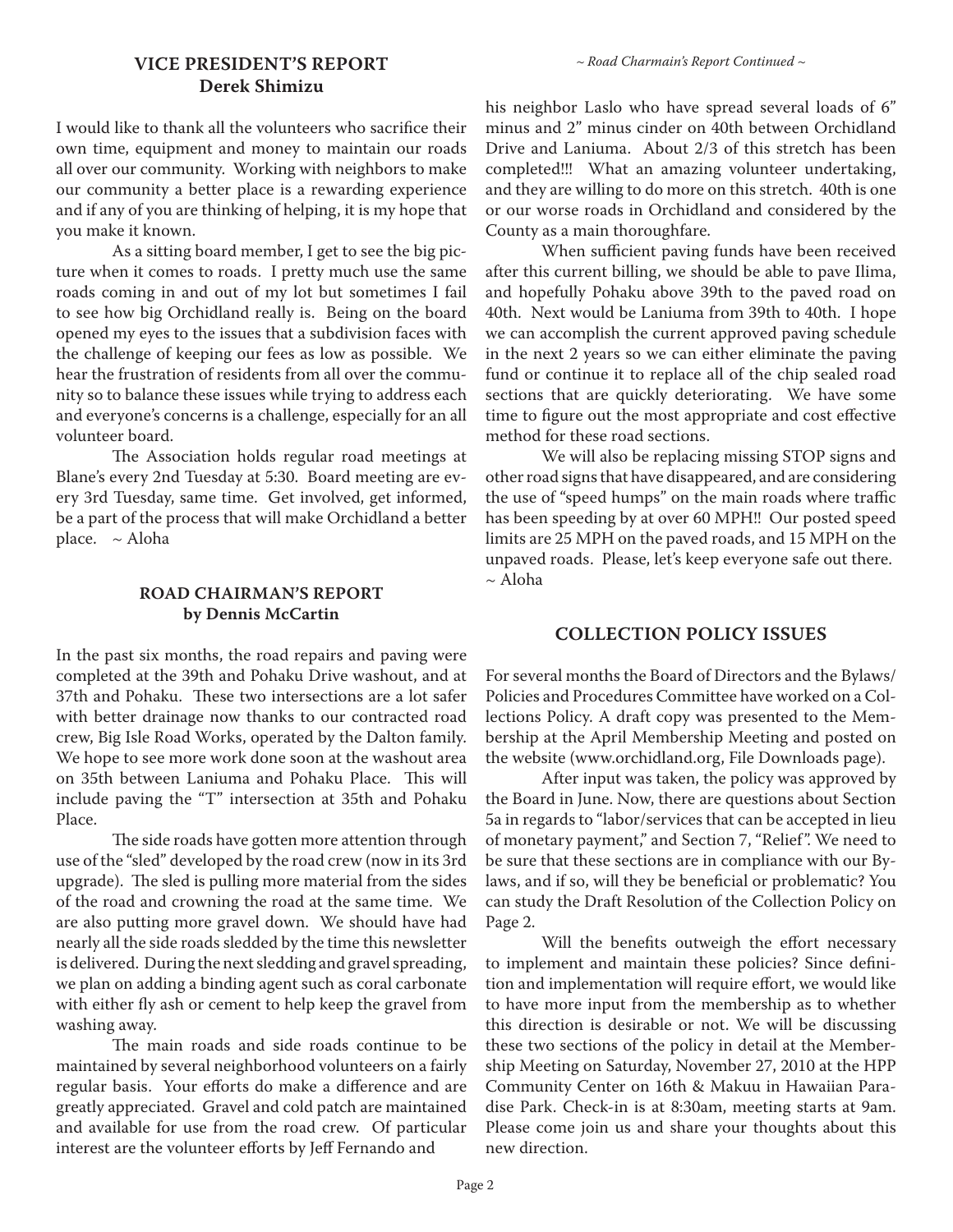# **DRAFT RESOLUTION OF THE ORCHIDLAND COMMUNITY ASSOCIATION, INC. ADOPTION OF COLLECTION POLICIES AND PROCEDURES**

SUBJECT: Adoption of a policy and procedure regarding the collections of assessments.

PURPOSE: To adopt a policy and procedure to be followed for the collections of all assessments of the association.

AUTHORITY: The Articles of Incorporation, Bylaws of the Association and Hawaii law.

EFFECTIVE DATE: May 25, 2010

RESOLUTION: The Association hereby adopts the following policy and procedure regarding the collection of all assessments: Orchidland Community Association ("Association") hereby adopts the following policy and procedure for the collection of unpaid assessments pursuant to Hawaii statutes.

1. Due Date. The assessments as determined by the Board of Directors (the "Board"), the general membership and as allowed for in the Bylaws and Hawaii statutes shall be due and payable as billed. The Mandatory Road Maintenance Assessment ("MRMA") assessments shall be billed by the Association's agent in May of each year and shall be due and payable on the first day of each fiscal year (i.e. 7/1). The Board may establish due dates and the related delinquency dates, as necessary, for the payment of special assessments and other billings.

2. Late Charge. A membership will be suspended whenever the assessment is thirty days (30) overdue, and therefore delinquent, if payment has not been received in the Association agent's office by the due date of each assessment billing. The Board may assess an interest rate as determined by the BOD and/or the membership, not to exceed the amount established by law.

3. Return Check Charges. In addition to any and all charges imposed under the Articles, Bylaws, Hawaii statutes, or this policy, a twenty-five dollar (\$25.00) fee or other amount deemed appropriate by the Board shall be assessed against an owner in the event any check or other instrument attributable to or payable for the benefit of such owner is not honored by the bank or is returned by the bank for any reason whatsoever, including but not limited to insufficient funds. Such return check charge shall be due and payable immediately, upon demand.

Notwithstanding this provision, the Association shall be entitled to all additional remedies as may be provided by applicable law. Returned check charges shall be the obligation of the owner(s) of the property for which payment was tendered to the Association. Returned check charges shall become effective on any instrument tendered to the Association for payment of sums due under the Articles, Bylaws, Hawaii statutes, Rules and Regulations, or this policy.

4. Attorney Fees on Delinquent Accounts. As an

additional expense permitted under the Articles, Bylaws and Hawaii statutes, the Association shall be entitled to recover its reasonable attorney fees and collection costs incurred in the collection of assessments or other charges due the Association from a delinquent owner. The reasonable attorney fees incurred by the Association shall be due and payable immediately when incurred, upon demand, and shall be charged as an assessment against the owner's account and property.

5. Collection Letters. a. The agent of the Association shall prepare a special notice to any owner that becomes delinquent on any amounts due to the Association. This notice shall request that payment be forwarded immediately and received in the Association's agent's offices no later than fifteen (15) calendar days from the date of the notice and shall outline the late payment policy of the Association. The notice shall also offer the option of a payment plan, or labor/services that can be accepted in lieu of monetary payment. b. If payment in full for any amounts due is not received in the Association's agent's offices within one (1) year of the due date, the Board may, but shall not be required to, send the account to the Association's attorney for collection and the filing of a Notice of Assessment Lien against the property.

6. Referral of Delinquent Accounts to Attorneys. The Board may, but shall not be required to refer delinquent accounts to its attorney for collection. Upon referral to the attorney, the attorney shall take all appropriate action to collect the accounts referred, including recording of a Notice of Assessment Lien against the property. After an account has been referred to an attorney, the account shall remain with the attorney until the account is settled, has a zero balance or is written off. All payment plans involving accounts referred to an attorney for collection shall be set up and monitored through the attorney. Foreclosure is not an appropriate action.

7. Relief. The Board may grant relief of any provision herein upon petition in writing by an owner showing a personal hardship. Such relief granted an owner should be appropriately documented in the files with the name of the person or persons representing the Board granting the relief and the conditions of the relief.

8. Ongoing Evaluation. Nothing in this policy shall require the Board to take specific actions at a specific time but the Board shall not take any action in less than the time stated herein for a particular action. The Board has the option and right to continue to evaluate each delinquency on a case-by-case basis. PRESIDENT'S CERTIFICATION: The undersigned, being the President of Orchidland Community Association, Inc., a Hawaii non-profit corporation, certifies that the foregoing Policy and Procedure was adopted by the Board of the Association at a duly called and held meeting, and in witness thereof the undersigned has subscribed his/her name.